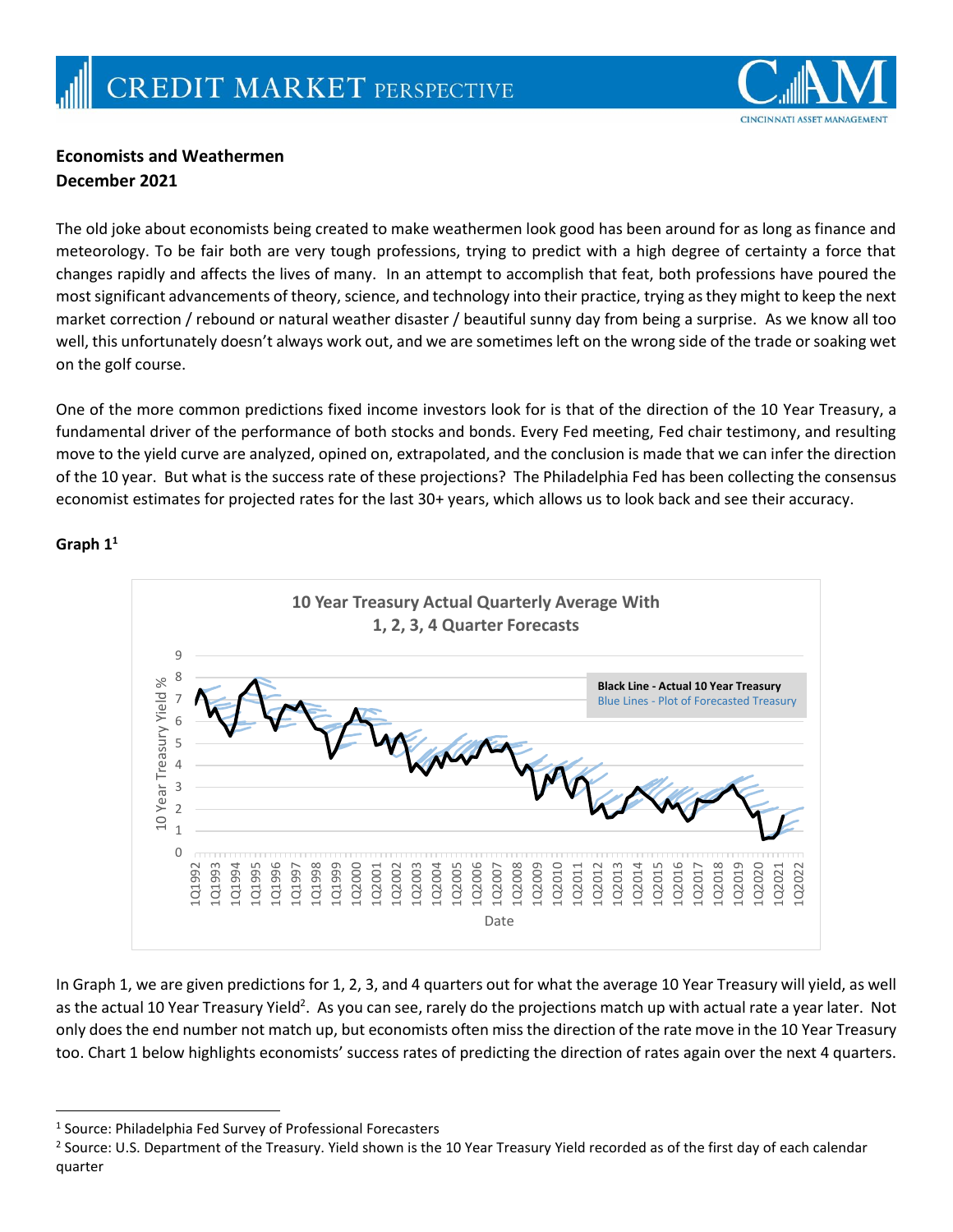We can see that during periods where the vast majority of economists are predicting rates to rise that the prediction is accurate less than 50% of the time.

## **Chart 1<sup>3</sup>**

|                | <b>Rise</b> | Fall       | <b>Rise</b>           | <b>Rise</b>                    | Fall                  | Fall                           |
|----------------|-------------|------------|-----------------------|--------------------------------|-----------------------|--------------------------------|
|                | Prediction  | Prediction | Prediction<br>Correct | Prediction<br><i>Incorrect</i> | Prediction<br>Correct | Prediction<br><i>Incorrect</i> |
| 1 Quarter Out  | 76%         | 24%        | 55%                   | 45%                            | 75%                   | 25%                            |
| 2 Quarters Out | 86%         | 14%        | 46%                   | 54%                            | 56%                   | 44%                            |
| 3 Quarters Out | 89%         | 11%        | 40%                   | 60%                            | 62%                   | 38%                            |
| 4 Quarters Out | 90%         | 10%        | 43%                   | 57%                            | 83%                   | 17%                            |
| Total          | 85%         | 15%        | 46%                   | 54%                            | 70%                   | 30%                            |

What about during times of significant volatility? Do economists' projections for rates become more accurate? Over the period for which we have this data, the 10 Year Treasury Yield has declined, and the further it declines, as shown in Chart 2, the higher percentage of estimates are for an increase in yield. During the COVID crisis (measured from 1<sup>st</sup> quarter 2020 through  $2^{nd}$  quarter 2021), 83% of estimates were for an increase, and the yield declined by 19 basis points. During the Great Bond Massacre in the 90s (measured from  $1^{st}$  quarter 1994 to  $2^{nd}$  quarter 1995), only 38% of predictions were for an increase, and the yield increased by 122 basis points. It looks strikingly like the economists are projecting yields to return to some sort of "average" yield, but that this "average" keeps changing as rates continue to go lower. The aggregate of estimates missed the yield by around 0.33% (regardless of the miss direction).

|             | <b>Start</b><br>Value | End<br>Value | Avg. Miss<br>(absolute) | % Over |
|-------------|-----------------------|--------------|-------------------------|--------|
| COVID       | 1.88%                 | 1.69%        | 0.37                    | 83%    |
| <b>GFC</b>  | 4.65%                 | 3.89%        | 0.34                    | 67%    |
| Fed Hiking  | 4.38%                 | 4.68%        | 0.21                    | 71%    |
| 9/11        | 4.55%                 | 3.56%        | 0.45                    | 66%    |
| Tech Bubble | 4.69%                 | 5.20%        | 0.38                    | 48%    |
| <b>GBM</b>  | 5.92%                 | 7.14%        | 0.50                    | 38%    |

## **Chart 2<sup>4</sup>**

 $\overline{\phantom{a}}$ 

What does this mean for investing in bonds? It means that even an aggregate of professional economists have historically been unable to not only accurately predict where the average of the 10 Year Treasury will be, but they often miss the direction in which it will move.

<sup>&</sup>lt;sup>3</sup> Prediction Source: Philadelphia Fed Survey of Professional Forecasters. 10 Year US Treasury Yield Source: U.S. Department of the Treasury. The 10 Year US Treasury yields defined as yield as of the first day of each calendar quarter. <sup>4</sup> Crisis windows start and end dates are as follows:

COVID: Market Correction surrounding COVID 19 pandemic : 1Q20 – 2Q21

GFC: Global Financial Crisis - 2Q07 – 2Q10

Fed Hiking: 17 consecutive Fed Rate hikes starting in 2004 - 1Q04 – 1Q07

 $\triangleright$  9/11: The market correction post 9/11/2001 terrorist attacks-4Q01 – 3Q03

 $\triangleright$  Tech Bubble: The correction post Tech Bubble is defined as the period of 1/99 through 6/02 -1Q99 – 2Q02

GBM: The Great Bond Massacre is generally defined as 1/94 through 9/95- 1Q94 – 2Q95